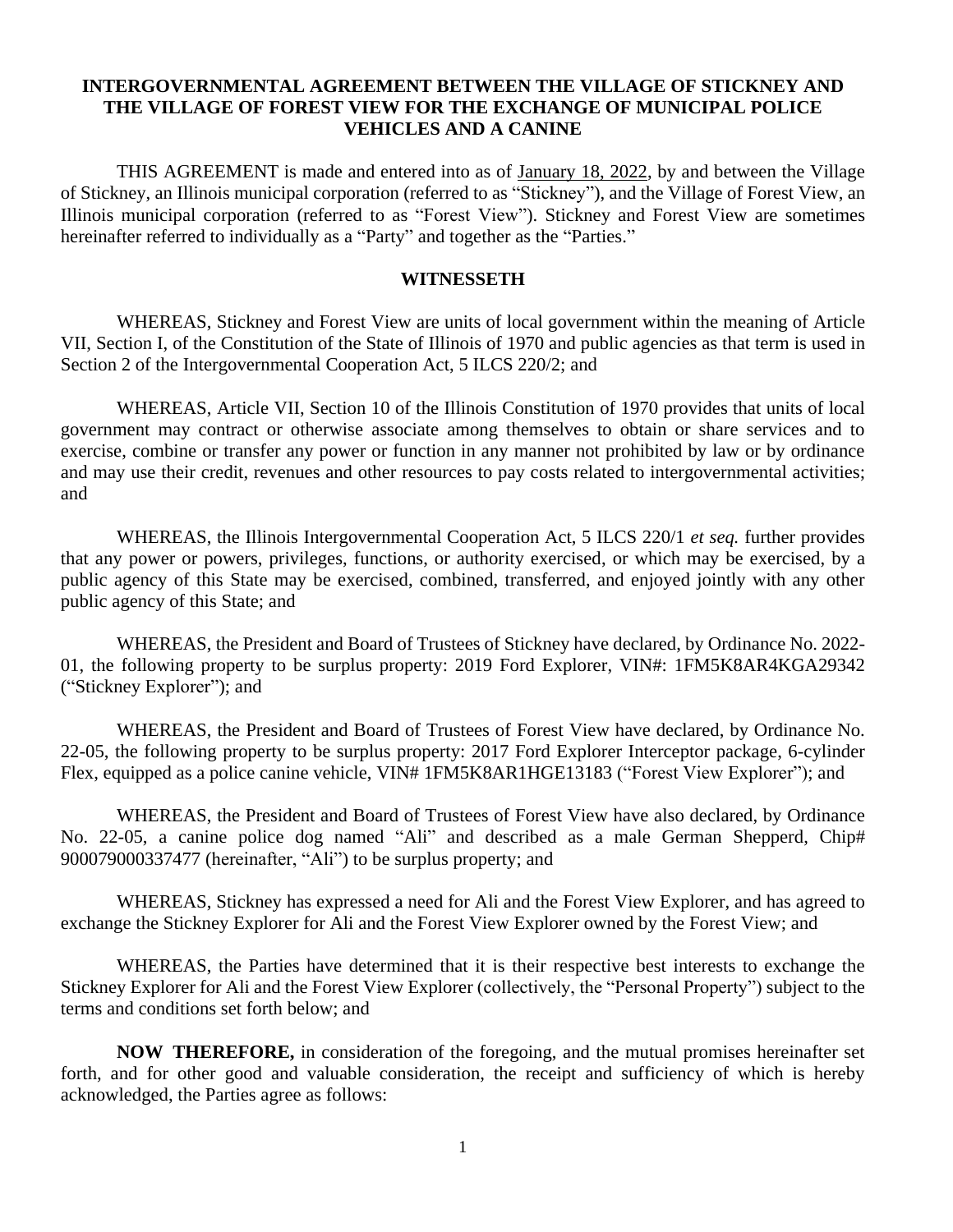1. **Incorporation of Recitals.** The findings and recitals set forth above are hereby incorporated by reference into this Agreement as if set forth verbatim herein.

2. **Exchange of Personal Property.** Stickney and Forest View have declared the Stickney Explorer, the Forest View Explorer and Ali, respectively, to be surplus property. The Parties further state:

- a. The Forest View Explorer is a police vehicle and is outfitted with certain additional equipment designed to allow its use as a police canine vehicle.
- b. Stickney has a need for a police canine vehicle and has expressed an interest in acquiring the Forest View Explorer along with a canine police dog.
- c. The Stickney Explorer is a police vehicle that includes police equipment, and which has been declared surplus property.

The Parties have agreed to exchange the two vehicles and Ali, with Stickney taking title to Ali and the Forest View Explorer and Forest View taking title to the Stickney Explorer.

The Parties further agree that prior to the exchange, Stickney will install working front/rear radar in the Stickney Explorer. The Parties will also cooperate to remove the computer, radio, and associated hardware (the "Stickney Explorer Equipment") from the Stickney Explorer and install the Stickney Explorer Equipment in the Forest View Explorer. The Parties will also cooperate to remove the computer, radio, the associated hardware, and a rifle holder (the "Forest View Explorer Equipment") from the Forest View Explorer and install Forest View Explorer Equipment in the Stickney Explorer. The Parties shall also exchange any and all maintenance records for the vehicles being exchanged.

Forest View agrees to give Stickney any and all medical, training, and any other applicable records for Ali. Forest View acknowledges and agrees that Ali has no known chronic illness, cancer, or other debilitating conditions. Forest View further agrees to give Stickney any and all equipment relevant to Ali including, but not limited to, all kennels, leashes, or any other items associated with the care, upkeep, maintenance, and responsibilities of the canine.

The Parties further agree as follows:

- a. Forest View will have first right of refusal reference to any mutual aid request for the police canine made by them.
- b. Forest View shall give the Stickney Police Department 48-hours' notice if they have a pre-planned, non-emergency building sweep or other non-emergency police operation.
- c. Stickney Police Department agrees to allow Ali to respond to Forest View in emergencies in which a canine is required, subject to Ali being on duty or otherwise unavailable.
- d. If Ali fails to meet minimum re-training standards, Ali will be returned to Forest View, and this agreement shall be null and void, and both vehicles and all equipment shall be returned to the respective parties.
- e. At the end of Ali's work life, Ali becomes property of the Stickney Police Department to retire Ali as the Stickney Police Department wishes.
- f. Stickney Police Department accepts all liability for Ali's medical treatment, boarding, training and other expenses upon Ali being turned over and in the possession of the Stickney Police Department.
- g. Where allowed under law, the Stickney Police Department will receive a fifty percent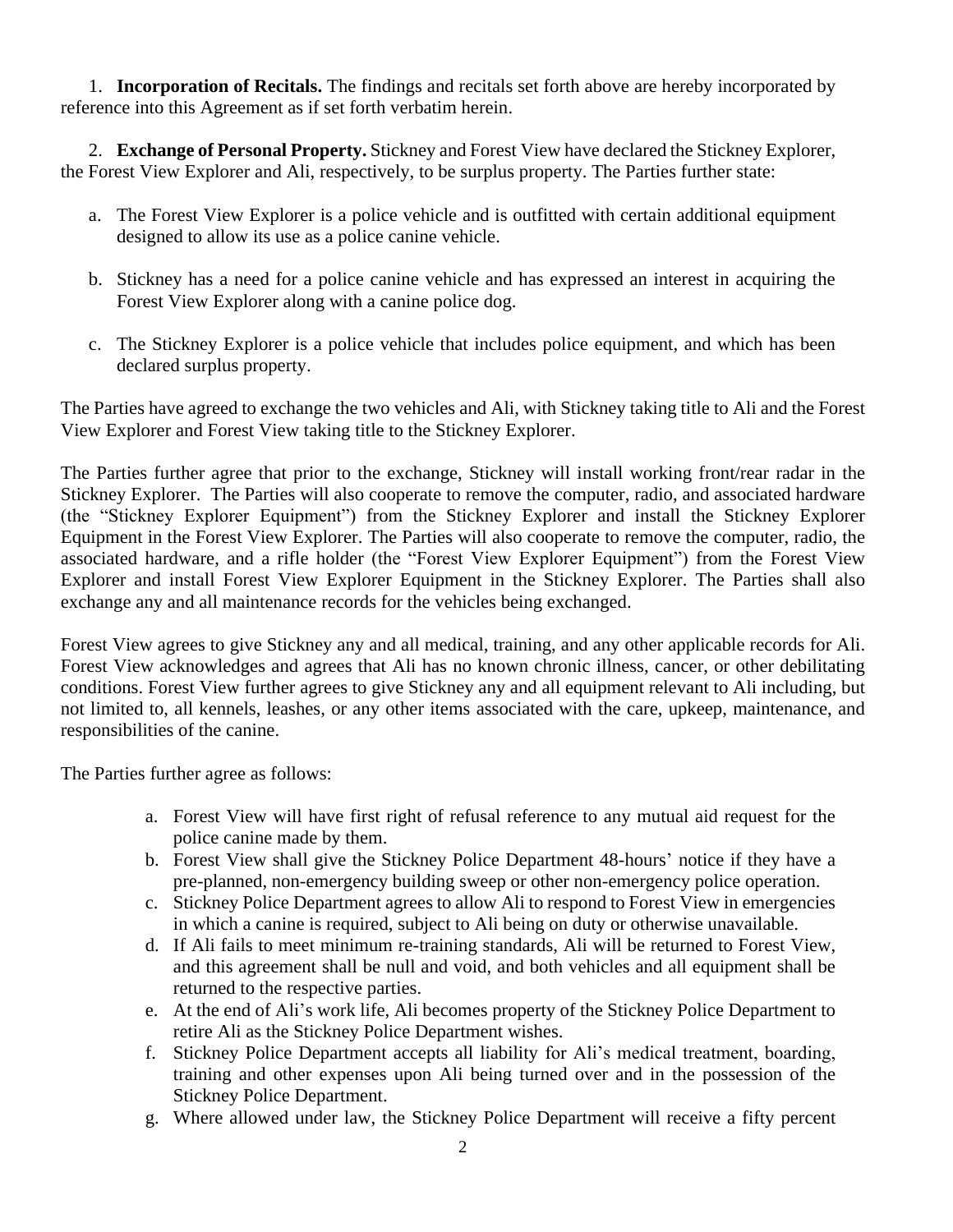(50%) stake in proceeds for any asset forfeiture filing by the Forest View Police Department that involves Ali.

3. **Choice of Law.** This Agreement is governed by and shall be construed in accordance with the laws of the State of Illinois.

4. **Amendment.** No amendment, waiver, or modification of any term or condition of this Agreement shall be binding or effective for any purpose unless expressed in writing and adopted by each of the Parties as required by law.

5. **Indemnification.** The Parties agrees to indemnify, release, and hold harmless each other and their respective elected and appointed officials, officers, employees, and agents from and against any and all liabilities, claims, losses, lawsuits, judgments, and expenses, including attorneys' fees, arising out of, caused by, or resulting from the obligations pursuant to this Agreement.

6. **Integration Clause.** This Agreement expresses the complete and final understanding of the Parties with respect to the subject matter as of the date of its execution. All Parties acknowledge that no representations have been made which have not been set forth herein.

7. **Severability.** In the event that any provision of this Agreement shall be held invalid or unenforceable by any court of competent jurisdiction, such holding shall not invalidate or render unenforceable any other provision hereof.

8. **Due Authority.** The undersigned represent that they have the authority of their respective governing authorities to execute this Agreement.

## **[THE REMAINDER OF THIS SPACE INTENTIONALLY LEFT BLANK – SIGNATURE PAGE TO FOLLOW]**